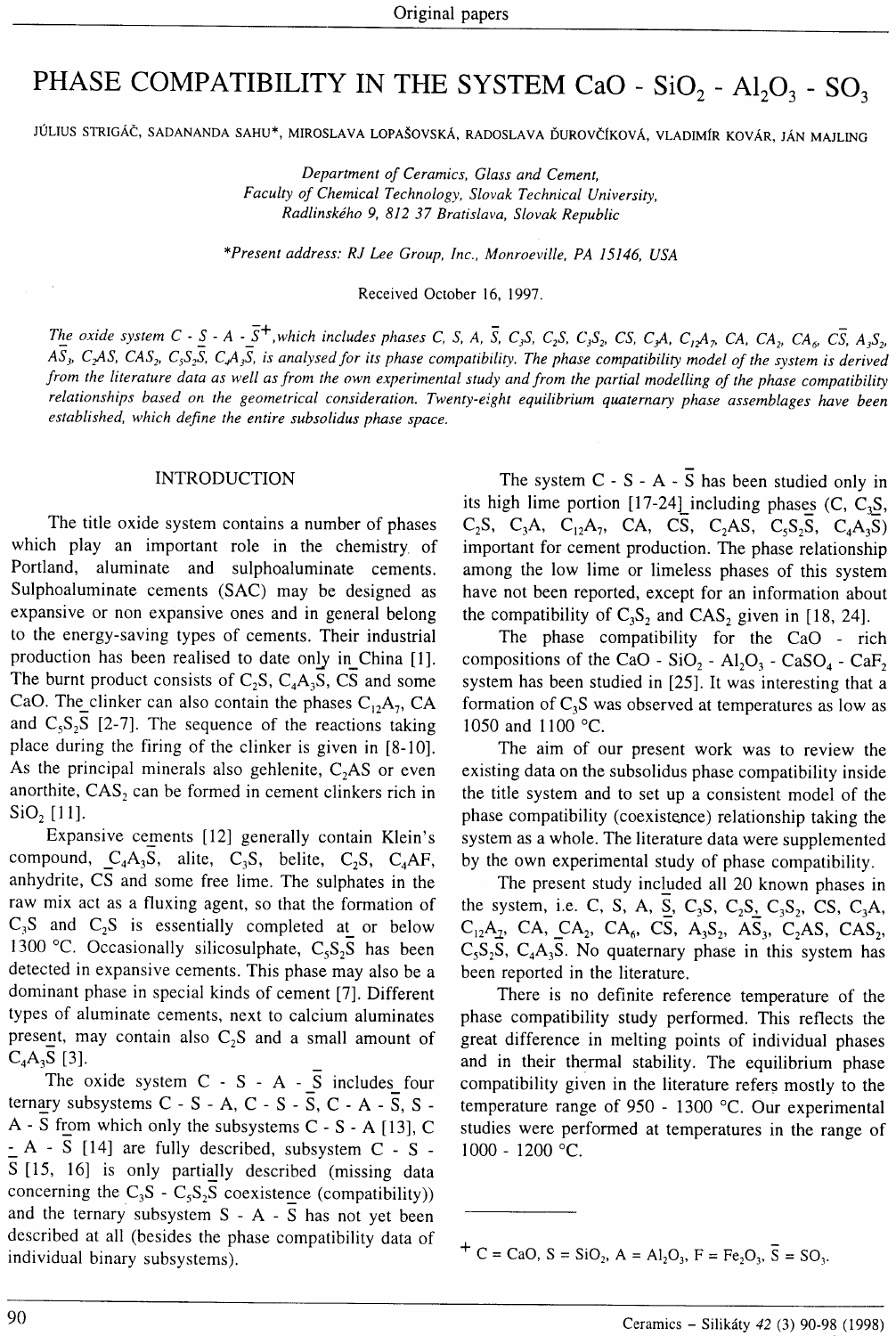On a basis of the phase compatibility data given in thc literature for the single ternary subsystems it was possible to derive the alternative geometrical models of the potential phase compatibility inside the quaternary system 126-28). All possible arrangements of phase compatibility, from a given set of phases, were considered in the corresponding computations inside the quaternary system and it was found out interestingly that the quaternary system could be divided into the variant as well as the invariant portion. The invariant portion consisted of a set of phase tetrahedra common to all models (arrangements) of phase compatibility in the svstem (a phase tetrahedron is a geometrical equivalent of the quaternary equilibrium phase assemblage). The phase compatibility was only experimentally checked for the invariant portion of the system. The phase compatibility alternatives in the variant portion of the system were, on the other hand, helpful in the selection of compositions for an experimental study. In this way the number of experiments identifying the phase coexistence in the quaternary system could be kept to <sup>a</sup> minimum.

## EXPERIMENTAL PART

The sarnples for the phase equilibrium study were preparcd from powder mixtures, using chenricals of the analytical reagent quality  $CaCO<sub>3</sub>$ , Ca(OH)<sub>2</sub>, SiO<sub>2</sub> (quartz--powder),  $SiO<sub>2</sub>$  (silica-gel),  $Al(OH)<sub>3</sub>$ ,  $AlO(OH)$ ,  $AI<sub>2</sub>(SO<sub>4</sub>)<sub>3</sub>$ . 18H<sub>2</sub>O, CaSO<sub>4</sub>, CaSO<sub>4</sub>. 2H<sub>2</sub>O or presynthesised binary C<sub>3</sub>S (1250 °C) or ternary C<sub>5</sub>S<sub>2</sub>S (1150 °C) and  $C_4A_3S$  (1200 °C) compounds. In one instance a wet diphasic gel, a precursor of mullite  $(A_3S_2 \text{ gel})$ , was intimately mixed with the fine particle anhydrite. The powder mixtures were prepared by homogenisation in an agate mortar and dehydrated at  $600\,^{\circ}\text{C}$  and decarbonized at 950 "C in an electric furnace for 0.5 hour. The homogenized mixtures were pressed to pellets at high pressure in order to support good contact between reactants and calcined again.

The pellets were encapsulated into Pt-tubes by welding the ends of the tubes. The encapsulated samples were heated in an electric furnace in the temperature range of  $1000 - 1200$  °C for 5 - 50 hours depending upon the composition of the mixtures.

Some experiments were repeated using an arrangement where the sample pellets were inserted into powder beds of the compatible sulphate containing phase and using experimental arrangement of the firing in  $SO_x$ atmosphere shown in [29]. As a source of  $SO_x$ atmosphere were used CS,  $AS_3$ ,  $C_4A_3S$ .

Phase analysis was accomplished by X-ray powder diffraction using Dron-2 and Philips powder diffractometer PW 1710 (Cuk<sub>a</sub> radiation).

# REVIEW OF THE RELEVANT LITERATURE DATA

Ternary subsystem C - S - A

This subsystem is the most complex and most thoroughly studied, includes 10 binary phases  $C_3S$ ,  $C_2S$ ,  $C_3S_2$ , CS,  $C_3A$ ,  $C_{12}A_7$ , CA, CA<sub>2</sub>, CA<sub>6</sub>, A<sub>3</sub>S<sub>2</sub> and two ternary phases  $C_2AS$ ,  $CAS_2$  (figure 1). The phase relations in this system are well established [13].



Figure l. Diagram of the phase compatibility in the subsystem  $C - S - A$  [13].

# Ternary subsystem  $C - S - \overline{S}$

This subsystem with respect to the previous one, contains an additional binary phase  $\overline{CS}$  and one ternary phase  $C_5S_2S$ . The phase relations in this system were established [15, 16] at 1000 and 1200 "C except for the compatibility of  $C_3S$  and  $C_5S_2S$ . According to [10] the thermal decomposition of  $C_5S_2S$  into  $C_2S$  and CS takes place in the temperature interval of 1180-1290  $\,^{\circ}$ C. A low stability limit of pure  $C_3S$  is given 1250 °C. However the experimental results [10, 15, l7] ruled out the coexistence between  $C_3S$  and  $C_5S_2S$ . A tentative composition [17] for a solid solution of  $C_3S$  with  $Ca^{2+}$ and  $SO_4^2$  ions, existing at 1310 °C, has been proposed as 2.9 SO<sub>3</sub> : 71.3 CaO : 25.8 SiO<sub>2</sub> (wt.%). This lies on the hypothetical join C<sub>3</sub>S - "C<sub>5</sub>S<sub>2</sub>S". The compatibility of  $C_3S$  and  $C_5S_2S$  has been predicted as a possibility above 1175 °C where  $C_3S$  becomes stable [19]. Our geometrical prediction says that  $C_3S$  and  $C_5S_2S$  are a compatible pair.

Coexistence of  $C_3S$  and CS has been determined at temperatures above 1290 °C [10, 15, 17] where the phase C,S2Š does not exist' C'S was identified Il5] in annealed compositions containing up to 38 wt.%  $SO_3$ . However the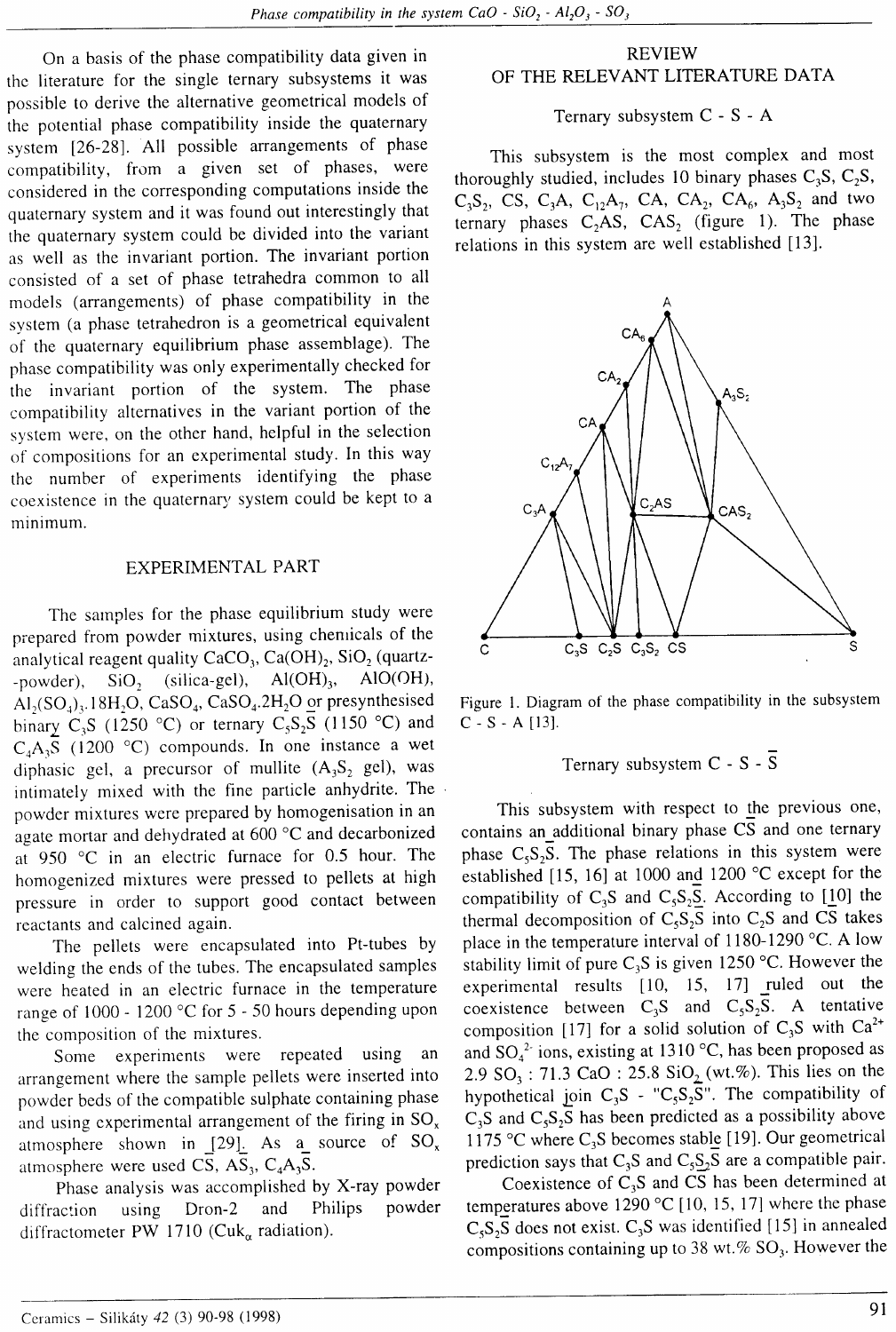coexistence of  $C_3S$  and  $\overline{CS}$  is not believed to represent an equilibrium state [19]. High  $SO<sub>3</sub>$  content in Portland cement clinker leads to low  $C_3S$  contents [17]. The coexistence of  $C_3S$  and  $C\overline{S}$  may occur only after the decomposition of  $C_5S_2S$  as well as the coexistence of  $C_2S$  and CS.

A diagram of the phase coexistence in this subsystem is given in figure 2 which is supplemented with the coexistence of S and CS (given in  $[15]$  and verified by our experiments) and of  $C_3S$  and  $C_5S_5S$ .



Figure 2. Diagram of the phase compatibility in the subsystem C - S -  $\overline{S}$  [14].

Ternary subsystem  $C - A - \overline{S}$ 

This\_ subsystem introduces only ong new binary phase  $AS_3$  and one ternary phase  $C_4A_3\overline{S}$ . The phase relations in this system are well established at  $1250 \text{ °C}$ [14] and some of them at 1350 °C [30, 31]. Its diagram of the phase coexistence is given in figure 3.

Ternary subsystem  $S - A - \overline{S}$ .

This subsystem introduces no new additional phase. The phase compatibility in this subsysrem has not yet been reported at all. We have tried to establish the phase compatibility in spite of a very different thermal stability of the present binary phases  $A_3S_2$  and  $AS_3$ . By means of relevant thermodynamic data [32], it was possible to predict the course of the reaction (l) and in this manner to define the phase compatibility. A compatibility of  $A_3S_2$ and  $A\overline{S}_3$  is estimated from a geometrical prediction.

$$
3A\overline{S}_3 + 2S \rightarrow A_3S_2 + 9\overline{S} \quad \Delta G^{\circ}_{1000 \text{ °C}} = -21 \text{ kJ mol}^{-1} \quad (1)
$$

$$
\Delta G^{\circ}_{1200 \text{ °C}} = -40 \text{ kJ mol}^{-1}
$$

With an increase in temperature the reaction (1) is becoming more probable and therefore at 1200 °C  $A_3S_2$ and S should be a compatible pair. Our experimental results are shown in table 1.  $AS_3$  was decomposed to  $\gamma$ -A at 1000  $^{\circ}$ C and SO<sub>3</sub> escaped from the system. The temperature of 1000 "C was not sufficient for a reaction between  $SiO<sub>2</sub>$  and  $Al<sub>2</sub>O<sub>3</sub>$  to get mullite  $(A<sub>3</sub>S<sub>2</sub>)$ , as well as the temperature of 1200  $^{\circ}$ C. An amorphous mullite gel was transformed into the crystalline at 1200  $^{\circ}$ C in the SO<sub>x</sub> atmosphere.



Figure 3. Diagram of the phase compatibility in the subsystem  $C - A - \overline{S}$  [15].



Figure 4. Diagram of the phase compatibiliry in the subsystem  $S - A - \overline{S}$ .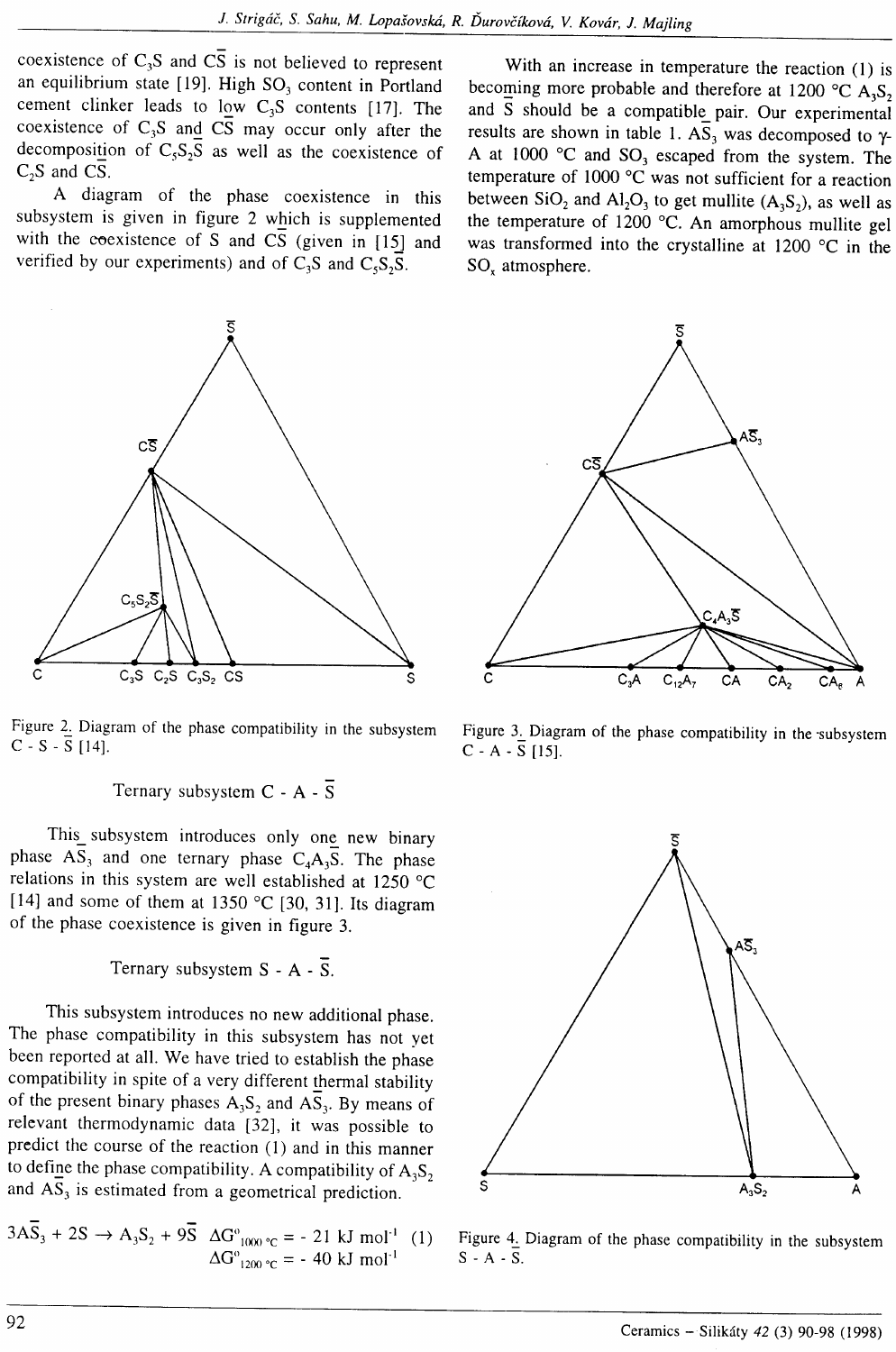Table 1. Experimental results.

|                 | reactant phases                                                                                                                                                                | temperature $(^{\circ}C)$ | time (hours) | product phases                                                                                                       |
|-----------------|--------------------------------------------------------------------------------------------------------------------------------------------------------------------------------|---------------------------|--------------|----------------------------------------------------------------------------------------------------------------------|
|                 | 1 $S + \overline{CS}$<br>2 $S + \overline{S} + A_3S_3$<br>3 $S + A_3S_2$<br>4 $S + A_3S_2$<br>5 $S + A_3S_2$ (ge                                                               | 1200                      | 50           | $S + CS$                                                                                                             |
|                 |                                                                                                                                                                                | 1000                      | 12           | $S + \gamma$ -A                                                                                                      |
|                 |                                                                                                                                                                                | 1000                      | 12           | $S + \gamma A + \alpha A$                                                                                            |
|                 |                                                                                                                                                                                | 1200                      | 12           | $S + \alpha - A$                                                                                                     |
|                 | $\bar{S} + A_3S_2$ (gel)                                                                                                                                                       | 1200                      | 12           | $A_3S_2$                                                                                                             |
| $\epsilon$      | $A_3S_2$                                                                                                                                                                       | 1200                      | 12           | $S + \alpha - A$                                                                                                     |
|                 | 7 $\overrightarrow{CS} + \overrightarrow{CAS}_2$<br>8 $\overrightarrow{CAS}_2 + \overrightarrow{C}_3A_3\overrightarrow{S}$<br>9 $\underrightarrow{A} + \overrightarrow{Cs}_2S$ | 1200                      | 5            | $\overline{CS}$ + CAS,                                                                                               |
|                 |                                                                                                                                                                                | 1200                      | 5            | $CAS_2 + C_4A_3S$                                                                                                    |
|                 |                                                                                                                                                                                | 1000                      | $\tau$       | $\beta$ -C <sub>2</sub> S + CS + C <sub>2</sub> AS                                                                   |
| 10              | $\overline{S} + C_2AS$                                                                                                                                                         | 1200                      | 12           | $\beta$ -C <sub>2</sub> S + CA <sub>2</sub> + C <sub>2</sub> AS + CAS <sub>2</sub> + C <sub>4</sub> A <sub>3</sub> S |
| 11              | $CA_2 + C_5S_2S$                                                                                                                                                               | 1000                      | 7            | $\beta$ -C <sub>2</sub> S + C <sub>5</sub> + C <sub>2</sub> AS                                                       |
| 12              | $\overline{S}$ + CAS <sub>2</sub>                                                                                                                                              | 1200                      | 12           | CAS <sub>2</sub>                                                                                                     |
| 13 <sup>7</sup> | $C_3S + C_4A_3S$                                                                                                                                                               | 1200                      | 5            | $C_3S + C_4A_3S$                                                                                                     |
| 14              | $C_3S_2 + C_4A_3S$                                                                                                                                                             | 1200                      | 6            | $S + \beta - C_2S + C_2AS + CAS_2 + C_4A_3S$                                                                         |
| 15              | $CS + AS_3$                                                                                                                                                                    | 1000                      | 6            | $S + CS + A_3S_2$                                                                                                    |
| 16              | $CS + A_3S_2$                                                                                                                                                                  | 1200                      | 6            | $\alpha$ -A + CS + CAS,                                                                                              |
| 17              | $CS + A_3S_2$ (gel)                                                                                                                                                            | 1200                      | 6            | $CS + A_3S_2 + CAS_2$                                                                                                |
| 18              | $A_3S_2 + C_4A_3S$                                                                                                                                                             | 1200                      | 6            | $\alpha$ -A + CAS <sub>2</sub> + C <sub>4</sub> A <sub>3</sub> S                                                     |
| 19              | $AS_3 + CAS_2$                                                                                                                                                                 | 1000                      | 6            | $S + \alpha-A + CS + A_3S_2 + CAS_2$                                                                                 |
| 20              | $C_2AS + C_3S_2S$                                                                                                                                                              | 1200                      | 5            | $C_2AS + C_5S_2S$                                                                                                    |
| 21              | $S + C_3S_2 + C_4A_3S$                                                                                                                                                         | 1200                      | 6            | $\beta$ -C <sub>2</sub> S + C <sub>2</sub> A <sub>3</sub> S + C <sub>4</sub> A <sub>3</sub> S                        |
| 22              | $\overline{S}$ + CS + A $\overline{S}_3$                                                                                                                                       | 1000                      | 6            | $S + \alpha - A + CS + CAS_2$                                                                                        |
|                 | 23 $\bar{S} + C\bar{S} + A_3\bar{S}$                                                                                                                                           | 1200                      | 6            | $C_2AS + CAS_2 + C_4A_3S$                                                                                            |
|                 | 24 $\bar{S} + A_3S_2 + C_4A_3\bar{S}$                                                                                                                                          | 1200                      | 6            | $\alpha$ -A + C <sub>2</sub> AS + CAS <sub>2</sub> + C <sub>4</sub> A <sub>3</sub> S                                 |
| 25              | $S + AS_3 + CAS_2$                                                                                                                                                             | 1000                      | 6            | $S + \alpha - A + CS + CAS$                                                                                          |
|                 | 26 $\bar{S} + S + C\bar{S} + A_3S_2(\text{gel})$                                                                                                                               | 1200                      | 12           | $\gamma$ -A + CAS,                                                                                                   |
| 27              | $\overline{S}$ + S + CS + AS <sub>3</sub>                                                                                                                                      | 1200                      | 12           | $C1AS + CAS$                                                                                                         |

At the temperatures up to the limit of the thermal stability of AS<sub>3</sub> (770 °C in the open system), S and AS<sub>3</sub> should be a compatible pair. The phase compatibility in this ternary subsystem is given in figure 4.

The system 
$$
C - S - A - S
$$

The four component system was studied in [17-24] with an establishment of the following assemblages of the compatible phases:

Assemblage (I) is predicted to divide into two assemblages above 1175 °C:

(Ia)  $C - C_3S - C_3A - C_5S_2S$ <br>(Ib)  $C_3S - C_2S - C_3A - C_5S_2S$ 

 $C_{12}A_7 - C_5S_2\overline{S}$  and CA -  $C_5S_2\overline{S}$  are incompatible pairs [19].

The phase changes in the subsystem  $C - CA$ -  $C_2S$  -  $C\overline{S}$ , below and above 1180 °C, were studied in [10]. The phase combination  $C_3A - C_5S_2S$  becomes unstable at temperatures above 1180 °C and converts into a new stable phase combination C -  $C_2S$  -  $C_4A_3S$ according to the reaction (2).

$$
3C_3A + C_5S_2\overline{S} \rightarrow 6C + 2C_2S + C_4A_3\overline{S}
$$
 (2)

The phase assemblages (I), (II) and (V) which are stable below 1180 °C are changed to the new phase assemblage containing  $C - C_2S - C_4A_3S$ . The phase assemblages stable above decomposition temperature of  $C_5S_2S$  at 1180 °C are: (IV), (VI) and

$$
\begin{array}{ll}\n\text{(VII)} & \text{C - C}_2\text{S - C}_3\text{A - C}_4\text{A}_3\text{S} \\
\text{(VIII)} & \text{C - C}_2\text{S - CS - C}_4\text{A}_3\text{S}\n\end{array}
$$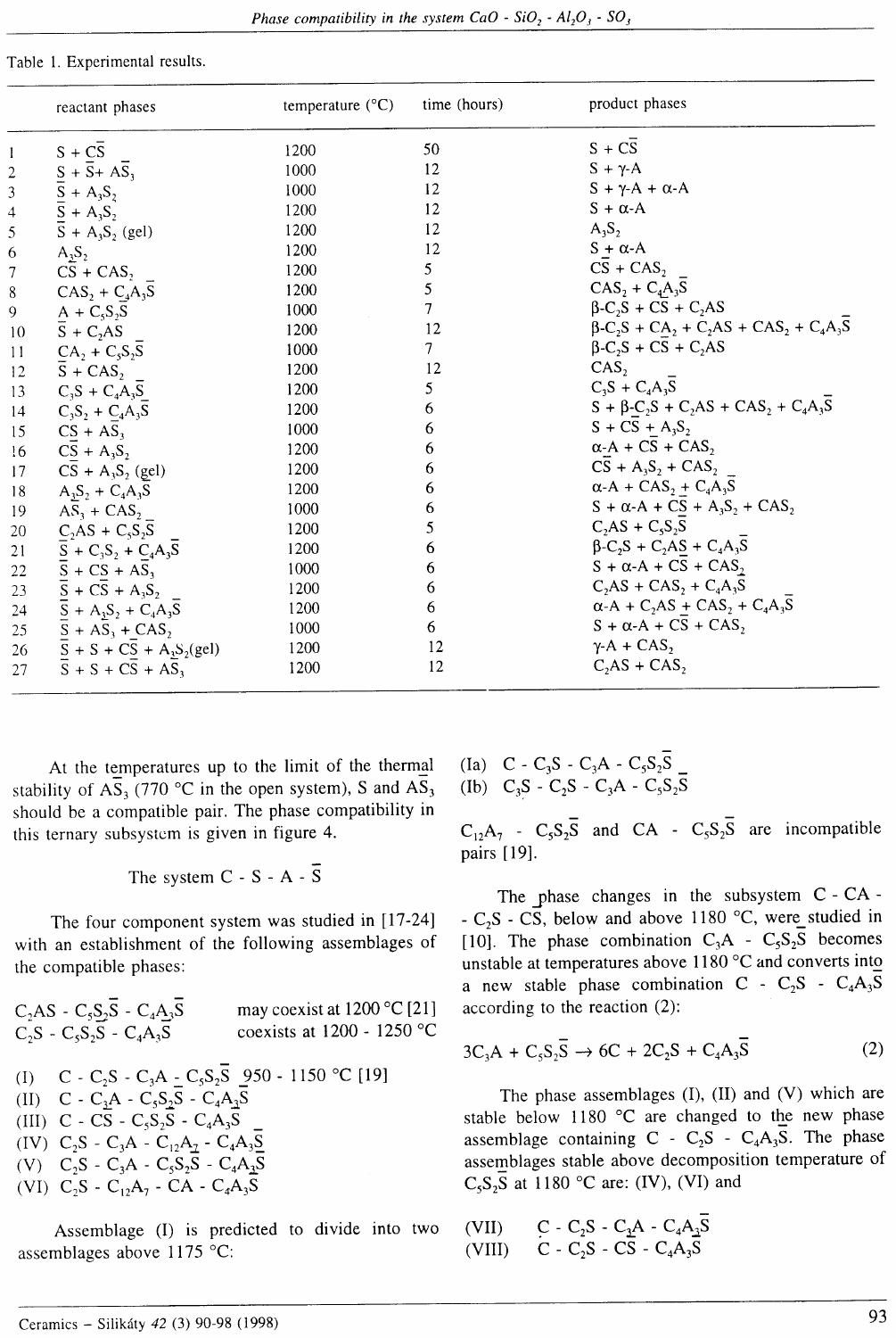

Figure 5. Diagram of the phase compatibility in the system  $C - S - A - \overline{S}$ .

Phase compatibility in the system  $C - S - A - \overline{S}$  referred to sulphoaluminate belite cement clinker with  $C_2S$  as a key phase, where  $C_3S$  and  $C_5S_2S$  phases have not been included (burning temperature  $1200 \degree C$ ) were studied in [24]. The following 7 phase assemblages were identified:  $(IV)$ ,  $(VI)$ ,  $(VII)$ ,  $(VIII)$  and

(IX)  $C_2S - C_3S_2 - C\overline{S} - C_2AS$ <br>(X)  $C_2S - CA - C_2AS - C_4A_3\overline{S}$ (XI)  $C_2S - C\overline{S} - C_2AS - C_4A_3\overline{S}$ 

Phases  $C_3S_2$  and  $C_4A_3\overline{S}$  were predicted as an incompatible pair. A theoretical prediction and the experimental results showed that CS and  $C_4A_3S$  are an incompatible pair too [24].

According to  $[2]$  the presence of  $SO<sub>3</sub>$  inhibits the formation of  $C<sub>2</sub>AS$ .

The binary relation between C<sub>3</sub>S and C<sub>4</sub>A<sub>3</sub>S was studied in  $[10, 12, 17, 21]$ . According to  $[10]$  C<sub>3</sub>S is not compatible with  $C_4A_3\overline{S}$ . At temperatures below 1180 °C, C<sub>3</sub>S reacts with  $C_4A_3S$  to give phase association  $C_2S - C_3A - C_5S_2S$ . Above 1180 °C, the phase association C -  $C_2S$  -  $C_4A_3S$  becomes stable. In the system C - S - S, CS accelerated the formation of  $C_3S$ at a relatively low temperature of  $1310$  °C [15], but in the system  $C - S - A - \overline{S}$  combined action of  $Al^{3+}$  and  $SO<sub>4</sub><sup>2</sup>$  ions prevent the formation of  $C<sub>3</sub>S$  and  $C<sub>2</sub>S$  forms preferentially [17]. Mineralogical composition of expansive cement burned above 1300 °C contains  $C_3S$ and  $C_4A_3S$  as the main clinker phases [12]. According to [21]  $C_3S$  and  $C_4A_3\overline{S}$  do not coexist when the CS content is higher than 5 wt.%. From this and from our experiment (table 1) we have presumed, that the coexistence  $C_3S - C_4A_3S$  is possible at temperatures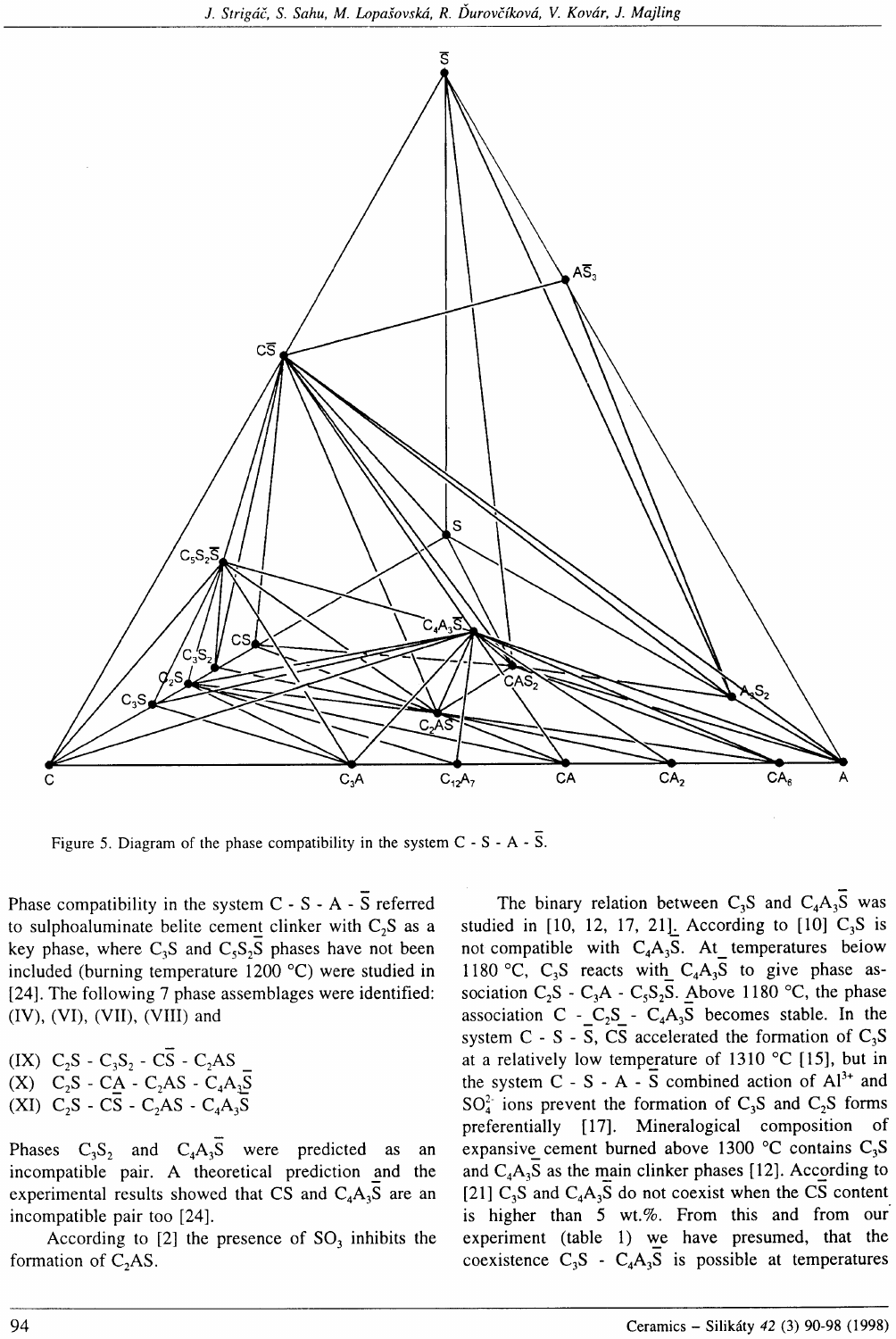higher than 1300 °C (where C +  $C_2S$  may react to form  $C_3S$ ). Therefore the phase association  $C_2S - C_3A - C_5S_2S$ has not been considered here as a stable one.

The addition of  $SiO_2$  to C - A -  $\overline{S}$  system may decompose CS forming thus  $C_2AS$ ,  $\beta$ -C<sub>2</sub>S or CAS<sub>2</sub>, which depends on the amount of  $SiO<sub>2</sub>$  [18]. CS - C<sub>2</sub>AS - $CAS_2$  and  $\overline{CS}$  -  $C_2AS$  -  $C_4A_3\overline{S}$  were identified as compatible phases. The reaction of  $Al_2O_3$  with  $SiO_2$  and CaO to form  $C_2AS$  is faster than the reaction to form  $C_4A_3S$ . By increasing the CaO content,  $C_2AS$ decomposes completely to  $\beta$ -C<sub>2</sub>S and Al<sub>2</sub>O<sub>3</sub>, afterwards Al<sub>2</sub>O<sub>3</sub> is incorporated in C<sub>4</sub>A<sub>3</sub>S. When the amount of CaO in the starting materials is sufficient, the addition of SiO<sub>2</sub> does not affect the formation of  $C_4A_3S$  and  $\beta$ -C<sub>2</sub>S is formed. The samples ignited at the temperatures 1250 - 1300 °C for 2 hours showed these new phase assemblages:

- (XII)  $S C\overline{S} CAS_2 C_5S_2\overline{S}$
- $(XIII)$  S C<sub>2</sub>S C<sub>2</sub>S C<sub>AS</sub>
- $(XIV)$   $C_2S \overline{C}\overline{S} C_5S_2\overline{S} C_4A_3\overline{S}$

These assemblages are considered as non equilibrium, because  $S$  - C<sub>2</sub>S, S - C<sub>5</sub>S<sub>2</sub>S, CAS<sub>2</sub> - C<sub>5</sub>S<sub>2</sub>S and  $C_2S$  -  $CS$  -  $C_5S_2S$  are not compatible pairs.

In the absence of the relevant thermodynamic data, it is not possible to predict the course of reactions, if any, between the main clinker phases and sulphates. The enthalpy of formation of  $C_4A_3S$  has been determined as 443 kJ kg<sup>-1</sup> [8], but the enthalpy of formation of  $C_5S_2S$ is missing.

#### RESULTS AND DISCUSSION

The "yes, or no" compatibility of phases in the system  $C - S - A - S$  is represented by means of the phase compatibility matrix which is given in table 2. Symbol 0 represents compatible phases and symbol <sup>I</sup> incompatible phases, similarly as in [24].

Using the procedure given in [33] it can be shown that the data contained in the phase compatibility matrix gives 28 assemblages of compatible phases, which are listed in table 3. The relative volumes are given for each 4 phase assemblage (corresponding phase tetrahedra) as well as are given the cumulative volumes. The single volumes of the phase tetrahedra show that the phase space is completely and consistently filled by the tetrahedra with no empty space and no superposition of the tetrahedra that implies the consistency of the phase compatibility data. The computed relative volumes refer

|  |  | Table 2. Phase compatibility matrix in the system $C - S - A - S$ . |  |  |  |  |  |  |  |  |
|--|--|---------------------------------------------------------------------|--|--|--|--|--|--|--|--|
|--|--|---------------------------------------------------------------------|--|--|--|--|--|--|--|--|

|                         | phases                 | $\mathbf{1}$ | $\mathbf{2}$ | 3 | $\overline{4}$ | 5 | 6           | $\overline{7}$ | 8 | 9 | 10             | $\overline{11}$ | $12 \,$ | 13          | 14             | 15             | 16             | 17             | 18             | 19             | 20                  |
|-------------------------|------------------------|--------------|--------------|---|----------------|---|-------------|----------------|---|---|----------------|-----------------|---------|-------------|----------------|----------------|----------------|----------------|----------------|----------------|---------------------|
| 1                       | C                      |              |              |   |                | 0 |             |                |   | 0 |                |                 |         |             | $\bf{0}$       |                |                |                |                | $\bf{0}$       | $\mathbf 0$         |
| $\overline{\mathbf{c}}$ | S                      |              |              |   | $\theta$       |   |             |                | 0 |   |                |                 |         |             | 0 <sup>E</sup> | $\mathbf 0$    | 1 <sup>E</sup> |                | $\bf{0}$       |                | 1 <sub>c</sub>      |
| 3                       |                        |              |              |   |                |   |             |                |   |   |                |                 |         | 0           | $\mathbf 0$    | $\mathbf{0}$   | $\mathbf 0$    |                | $\mathbf{0}$   | $1^E$          | $\bf{0}$            |
| 4                       | $rac{A}{S}$            |              |              |   |                | 1 |             |                |   |   |                |                 |         |             | $\mathbf 0$    | 0 <sub>E</sub> | $\bf{0}$       | 1 <sup>E</sup> | $0_{\rm E}$    |                |                     |
| 5                       |                        |              |              |   |                |   | $\mathbf 0$ |                |   | 0 |                |                 |         |             |                |                | 1 <sup>C</sup> |                | 1              | 0 <sub>c</sub> | 0 <sup>E</sup>      |
|                         | $C_3S$                 |              |              |   |                |   |             | $\bf{0}$       |   | 0 | 0              | 0               |         |             |                |                | 1 <sup>C</sup> | 0              |                | $\mathbf{0}$   | $\mathbf{0}$        |
| 6                       | $C_2S$                 |              |              |   |                |   |             |                | 0 |   |                |                 |         |             | 0              |                | 1 <sup>G</sup> | 0              | 1              | $\mathbf 0$    | 1 <sup>E</sup>      |
| $\boldsymbol{7}$        | $C_3S_2$               |              |              |   |                |   |             |                |   |   |                |                 |         |             | 0              |                | 1 <sup>E</sup> | $\mathbf 0$    | $\mathbf{0}$   |                |                     |
| 8                       | $\mathbf{C}\mathbf{S}$ |              |              |   |                |   |             |                |   | ٠ | 0              |                 |         |             |                |                |                |                |                | 0              | 0                   |
| 9                       | $C_3A$                 |              |              |   |                |   |             |                |   |   | $\blacksquare$ | 0               |         |             |                |                |                |                |                |                | 0                   |
| 10                      | $C_{12}A_7$            |              |              |   |                |   |             |                |   |   |                |                 |         |             |                |                |                | 0              |                |                | 0                   |
| 11                      | CA                     |              |              |   |                |   |             |                |   |   |                |                 | 0       |             |                |                |                | $\bf{0}$       | 1              | $1^E$          | 0                   |
| 12                      | CA <sub>2</sub>        |              |              |   |                |   |             |                |   |   |                |                 |         | $\mathbf 0$ |                |                |                |                | $\mathbf{0}$   | 1 <sub>c</sub> | 0                   |
| 13                      | CA <sub>6</sub>        |              |              |   |                |   |             |                |   |   |                |                 |         |             |                |                |                | $\bf{0}$       |                |                |                     |
| 14                      | CS                     |              |              |   |                |   |             |                |   |   |                |                 |         |             |                | $0_{\rm E}$    | $\mathbf{0}$   | $\mathbf{0}$   | 0 <sup>E</sup> | $\bf{0}$       | 0<br>1 <sup>E</sup> |
| 15                      | $A_2S_2$               |              |              |   |                |   |             |                |   |   |                |                 |         |             |                |                | 0 <sub>c</sub> |                | $\mathbf{0}$   | $1^{\text{G}}$ |                     |
| 16                      | AS <sub>3</sub>        |              |              |   |                |   |             |                |   |   |                |                 |         |             |                |                |                | 1 <sup>G</sup> | 1 <sup>E</sup> | 1 <sup>G</sup> | 1                   |
| 17                      | $C_2AS$                |              |              |   |                |   |             |                |   |   |                |                 |         |             |                |                |                |                | $\bf{0}$       | $0E$           | $\Omega$            |
| 18                      | CAS <sub>2</sub>       |              |              |   |                |   |             |                |   |   |                |                 |         |             |                |                |                |                | ٠              | 1 <sup>G</sup> | $0_{\rm E}$         |
| 19                      | $C_5S_2S$              |              |              |   |                |   |             |                |   |   |                |                 |         |             |                |                |                |                |                |                | 0                   |
| 20                      | $C_4A_3S$              |              |              |   |                |   |             |                |   |   |                |                 |         |             |                |                |                |                |                |                |                     |
|                         |                        |              |              |   |                |   |             |                |   |   |                |                 |         |             |                |                |                |                |                |                |                     |

0 - denotes compatible (coexisting) phases

I - denotes incompatible (non coexisting) phases

E - verified experimentally

G - presumed geometricallY

- the other phase compatibility data is taken from the literature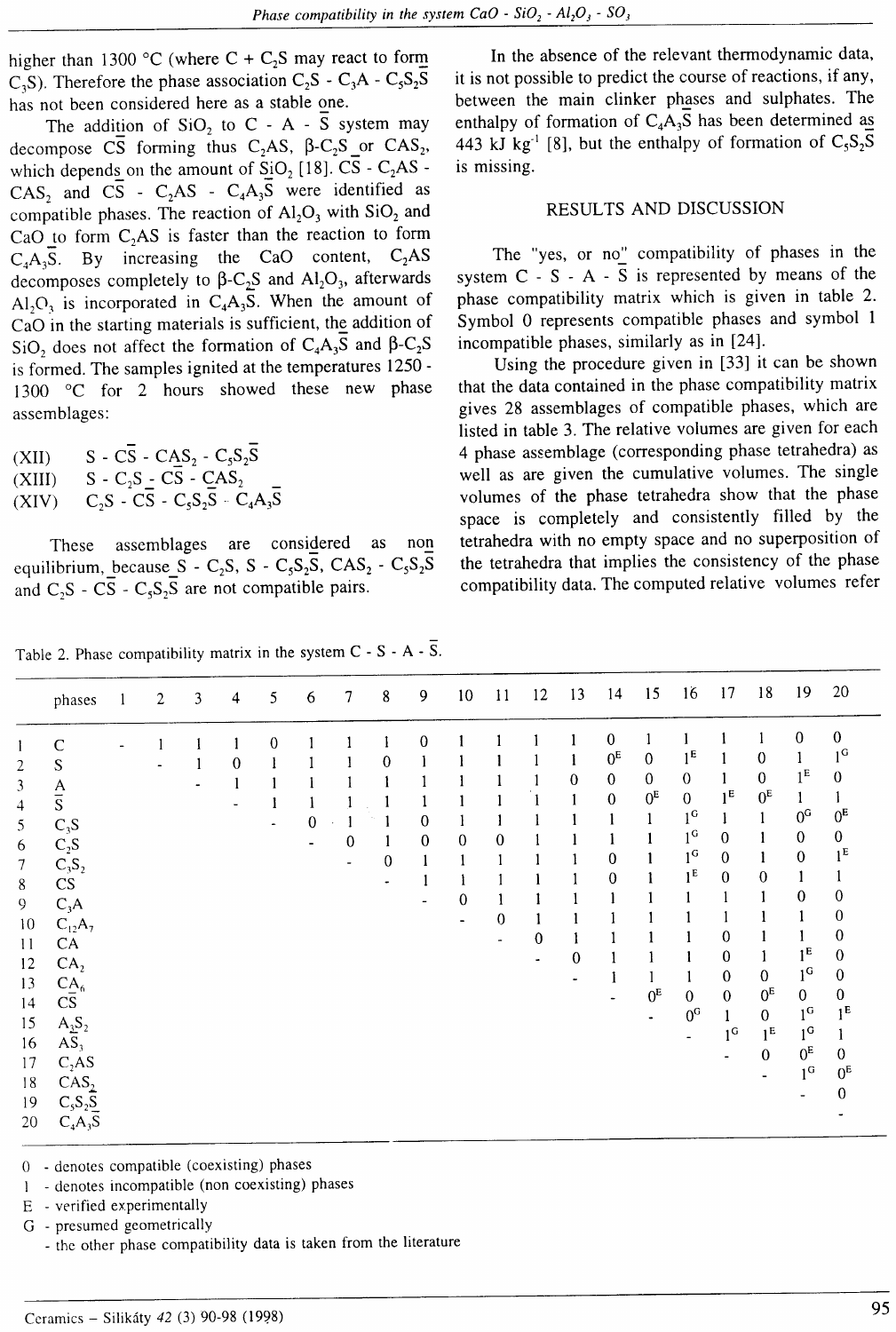| Table 3. The list of the equilibrium phase assemblages in the system $C - S - A - S$ . |
|----------------------------------------------------------------------------------------|
|----------------------------------------------------------------------------------------|

| No.                      |                                                              |                                                                                                        | assemblage               |                                                   |                                                                                                                                                                                                                                | $V_{\rm i}$ | $\Sigma V_i$ |
|--------------------------|--------------------------------------------------------------|--------------------------------------------------------------------------------------------------------|--------------------------|---------------------------------------------------|--------------------------------------------------------------------------------------------------------------------------------------------------------------------------------------------------------------------------------|-------------|--------------|
| l                        | $\mathsf{C}$                                                 | $C_3S$                                                                                                 |                          | $C_3A$                                            | $C_5S_2\overline{S}$                                                                                                                                                                                                           | 0.016540    | 0.016540     |
| $\overline{c}$           | $\mathsf{C}$                                                 |                                                                                                        |                          |                                                   | $C_4A_3\overline{S}$                                                                                                                                                                                                           | 0.012377    | 0.028917     |
| 3                        | $\mathbf C$                                                  |                                                                                                        |                          |                                                   | $C_4A_3S$                                                                                                                                                                                                                      | 0.073693    | 0.102610     |
| $\overline{\mathcal{L}}$ | S                                                            | $C_2A$<br>$C_5C_S$<br>$\overline{S}$<br>$\overline{S}$<br>$\overline{S}$                               |                          | $C_5S_2S$ -<br>$C_5S_2S$ -<br>CS -                | CAS <sub>2</sub>                                                                                                                                                                                                               | 0.150972    | 0.253582     |
| 5                        | $\overline{\mathbf{S}}$                                      |                                                                                                        |                          | $A_2S_2$<br>CS                                    | CAS <sub>2</sub>                                                                                                                                                                                                               | 0.144728    | 0.398310     |
| 6                        | ${\mathbf S}$                                                | $\mathsf{CS}\phantom{0}$                                                                               |                          |                                                   | CAS <sub>2</sub>                                                                                                                                                                                                               | 0.104053    | 0.502363     |
| $\overline{7}$           | A                                                            |                                                                                                        |                          | CAS <sub>2</sub><br>$\ddot{\phantom{0}}$          | $C_4A_3S$                                                                                                                                                                                                                      | 0.004758    | 0.507121     |
| $\bf 8$                  | A                                                            | $C_{\overline{S}}^{A_6}$<br>$C_{\overline{S}}^{C}$<br>$C_{\overline{S}}^{C}$<br>$C_{\overline{S}}^{C}$ |                          | $\mathsf{A}_3\mathsf{S}_2$                        | $\overline{AS}_3$                                                                                                                                                                                                              | 0.081558    | 0.588679     |
| $\boldsymbol{9}$         | $\mathsf{A}$                                                 |                                                                                                        |                          | $A_3S_2$                                          | CAS <sub>2</sub>                                                                                                                                                                                                               | 0.033434    | 0.622113     |
| $10\,$                   |                                                              |                                                                                                        |                          | $CAS2$ -                                          |                                                                                                                                                                                                                                | 0.070024    | 0.692137     |
| 11                       | $\frac{A}{S}$                                                |                                                                                                        |                          | $A_3S_2$                                          | $C_4A_3\overline{S}$<br>AS <sub>3</sub>                                                                                                                                                                                        | 0.034622    | 0.726759     |
| 12                       |                                                              |                                                                                                        |                          | $A_3S_2$                                          | CAS <sub>2</sub>                                                                                                                                                                                                               | 0.085160    | 0.811919     |
| 13                       | $C_3S$                                                       | $C_2S$                                                                                                 | $\overline{\phantom{0}}$ | $C_3A$<br>$C_5S_2S$ -<br>$C_5S_2S$ -<br>$C_2AS$ - | $C_4A_3S_2C_4A_3S_3C_4A_3S_1C_4A_3S_2C_4A_3S_2C_4A_3S_3C_4A_3S_3C_4A_3S_3C_4A_3S_3C_4A_3S_3C_3A_3C_3A_3C_3A_3C_3A_3C_3A_3C_3A_3C_3A_3C_3A_3C_3A_3C_3A_3C_3A_3C_3A_3C_3A_3C_3A_3C_3A_3C_3A_3C_3A_3C_3A_3C_3A_3C_3A_3C_3A_3C_3A$ | 0.004241    | 0.816160     |
| 14                       | $C_3S$<br>$C_3S$                                             | $C_2S$                                                                                                 | $\blacksquare$           |                                                   |                                                                                                                                                                                                                                | 0.007153    | 0.823313     |
| 15                       |                                                              | $C_3A$                                                                                                 | ÷,                       |                                                   |                                                                                                                                                                                                                                | 0.006080    | 0.829393     |
| 16                       |                                                              | $\mathrm{C}_3\mathrm{S}_2$                                                                             |                          |                                                   |                                                                                                                                                                                                                                | 0.004201    | 0.833594     |
| 17                       |                                                              | $C_3A$                                                                                                 |                          | $C_{12}A_{7}$ -                                   |                                                                                                                                                                                                                                | 0.006285    | 0.839879     |
| 18                       |                                                              | $C_{12}A_7$                                                                                            |                          | ${\rm CA}$                                        |                                                                                                                                                                                                                                | 0.005970    | 0.845849     |
| 19                       | $C_2S$<br>$C_2S$<br>$C_2S$<br>$C_3S$<br>$C_3S_2$<br>$C_3S_2$ | ${\sf CA}$                                                                                             |                          | $C_2AS$ -                                         |                                                                                                                                                                                                                                | 0.006038    | 0.851887     |
| 20                       |                                                              | $C_2AS$                                                                                                |                          | $C_2S_2S$ -                                       | $C_4A_3S$                                                                                                                                                                                                                      | 0.005956    | 0.857843     |
| 21                       |                                                              |                                                                                                        |                          | $\overline{\text{CS}}$<br>$\blacksquare$          | $C_2AS$                                                                                                                                                                                                                        | 0.021993    | 0.879836     |
| 22                       |                                                              | $rac{CS}{CS}$                                                                                          |                          | $C2AS -$                                          | $C_5S_2\overline{S}$                                                                                                                                                                                                           | 0.010631    | 0.890467     |
| 23                       |                                                              |                                                                                                        |                          | $C2AS -$                                          | CAS <sub>2</sub>                                                                                                                                                                                                               | 0.045598    | 0.936065     |
| 24                       | CA                                                           | CA <sub>2</sub>                                                                                        |                          | $C2AS -$                                          | $C_4A_3S$                                                                                                                                                                                                                      | 0.004000    | 0.940065     |
| 25                       | CA <sub>2</sub>                                              | CA <sub>6</sub>                                                                                        |                          | $C_2AS$ -                                         | $C_4A_3\overline{S}$                                                                                                                                                                                                           | 0.003786    | 0.943851     |
| 26                       | $\frac{CA_6}{C\overline{S}}$                                 | $C_2AS$                                                                                                |                          | $CAS2$ -                                          |                                                                                                                                                                                                                                | 0.015039    | 0.958890     |
| 27                       |                                                              | C <sub>2</sub> AS                                                                                      |                          | $CAS2$ -                                          |                                                                                                                                                                                                                                | 0.026038    | 0.984928     |
| 28                       |                                                              | C <sub>2</sub> AS                                                                                      |                          | $C_5S_2\overline{S}$ -                            | $C_4A_3S$<br>$C_4A_3S$<br>$C_4A_3S$                                                                                                                                                                                            | 0.015072    | 1.000000     |

to the positions of apexes of the tetrahedra given on the wt.% basis.

It was interesting to find out that the equilibrium phase compatibility in the ternary subsystems predetermines to a fair extent the phase compatibility in the four component system. The prerequisite for the corresponding analysis naturally was that no quaternary phase was present in the system, what was subsequently confirmed by the experimental study and the coexistences in the surfaces of the basic phase tetrahedra i. e. in the four 3 phase subsystems are well established. From the analysis of the phase compatibility according to [26-28] an invariant portion of the system was therefore discriminated for which the same phase compatibility was always issued, irrespective of the number of preliminary models of the phase compatibility. The rest phase space was considered as a variable part of the system with a necessity of the experimental establishment of phase equilibria and to which the experiments were predominantly directed.

The invariant portion of the system consists of two compatible phase pairs  $CS$  -  $CAS_2$  and  $CAS_2$  -  $C_4A_3S$ and 12 incompatible phase pairs:

| A - $C_5S_2S$ | $S - C_4A_3S$ | $S - C_2AS - C_3S - AS_3$                                            |  |
|---------------|---------------|----------------------------------------------------------------------|--|
|               |               | $C_2S - AS_3 = C_3S_2 - AS_3 = C_{12}C_3 - C_5S_2S - CA_6 - C_5S_2S$ |  |
|               |               | $A_3S_2 - C_5S_2S$ $AS_3 - C_2AS$ $AS_3 - C_5S_2S$ $CAS_2 - C_5S_2S$ |  |

Experimentally, the coexistences of  $\overline{CS}$  -  $\overline{CAS}_2$  and  $CAS_2 - C_4A_3\overline{S}$  and three incompatible phase pairs A -  $C_5S_2S$ ,  $S$ -  $C_2AS$  and  $CA_2$  -  $C_5S_2S$  were verified. Experimental results confirmed the correctness of the computing method.

The variant portion of the system implies 8 "yes or no" phase relations:

$$
\overline{S} - \text{CAS}_2 \qquad C_3S - C_4A_3\overline{S} - C_1S_2 - C_4A_3\overline{S} - \text{CS} - A_3\overline{S}_3
$$
  
\n
$$
\overline{CS} - A_3S_2 - A_3S_2 - C_4A_3\overline{S} - A_3S_3 - \text{CAS}_2 - C_2AS - C_5S_2\overline{S}
$$

From the experimental results following the coexistences  $\overline{S}$ - CAS<sub>2</sub>, C<sub>3</sub>S - C<sub>4</sub>A<sub>3</sub>S, C<sub>2</sub>S - A<sub>3</sub>S<sub>2</sub> and  $C_2AS - C_5S_2\overline{S}$  were confirmed and 4 relations  $C_3S_2$ .  $C_4A_3S$ , CS -  $AS_3$ ,  $A_3S_2$  -  $C_4A_3S$  and  $AS_3$  - CAS<sub>2</sub> were the incompatible phase pairs (table 1.).

Despite the use of the sealed Pt-tubes, some loss of sulphates and perhaps of the moisture occurred. An attempt was made to verify the compatibility of phases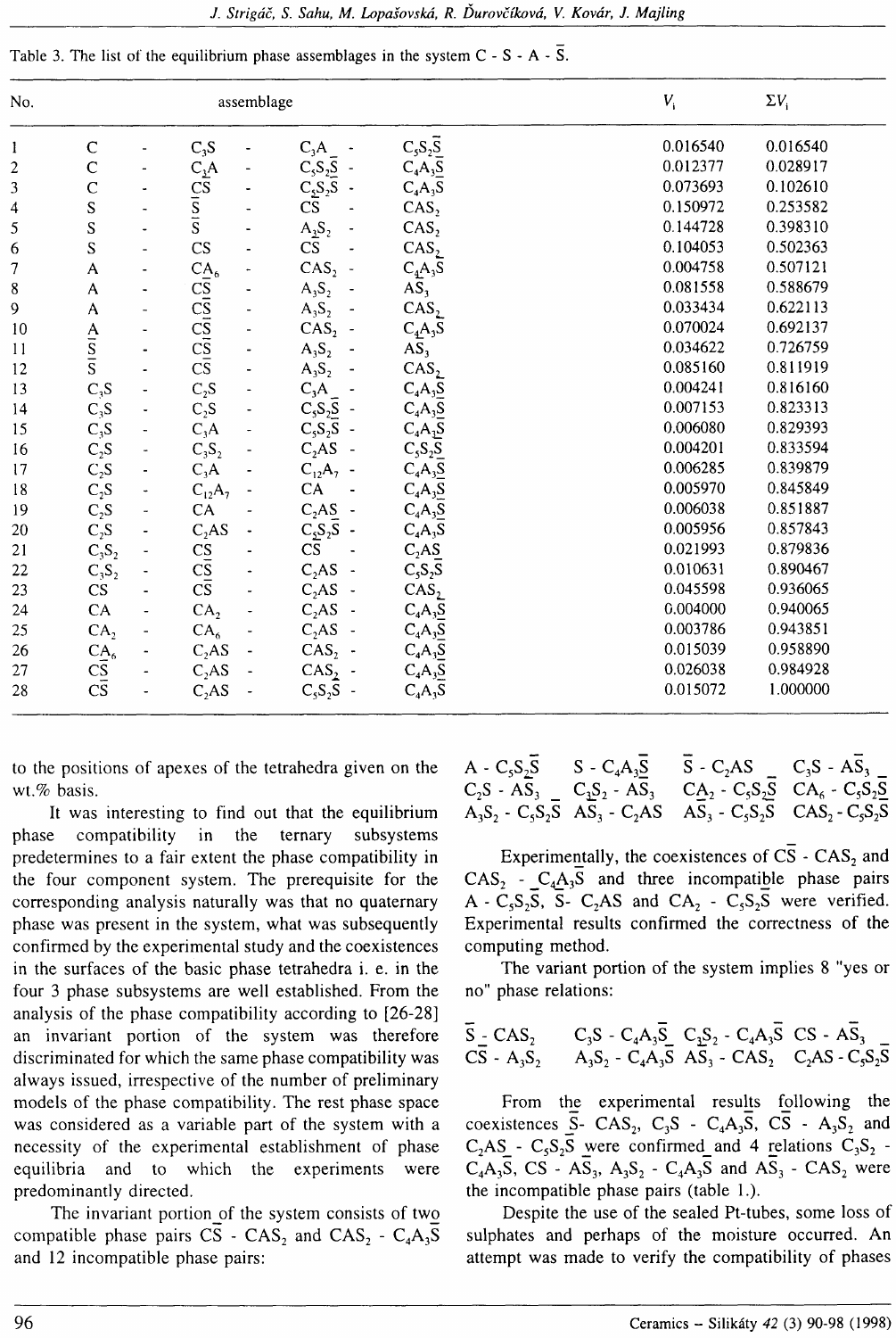with gaseous  $SO_3$  phase by means of the experimental arrangement shown in [29].

The coexistence of CS -  $A_3S_2$  was deduced from the product of the reaction between incompatible phase pairs CS -  $AS_3$  and  $AS_3$  -  $CAS_2$  respectively fired at 1000<sup>o</sup>C for 6 hours. At CS -  $AS_3$ , the product was S + CS + +  $A_3S_2$  phase association that should be transformed according to reaction (4). But at  $AS_3 - CAS_2$ , were identified  $S + A + CS + A_3S_2 + CAS_2$  where S and A could transform into  $A_3S_2$  as well as S and A\_product in the cases of reactions  $S + CS + AS_3$  and  $S + AS_3 +$ +  $CAS_2$  (table 1.). In the latter two cases  $A_3S_2$  was not identified probably because the forming pressure was lower than at Pt-encapsulated samples in order to support the transport of gaseous  $SO_{x}$  through the tablet from the coresponding bed getter, to compensate SO, escaped from the samples.

The phase associations  $\underline{C}$  - C<sub>3</sub>S - C<sub>4</sub>A<sub>3</sub>S, S - CS - $A_3S_2$  and  $C_2S - C_3A - C_5S_2S$  are unstable due to the reactions  $(3)$ ,  $(4)$  and  $(5)$ .

 $4C + 2C_3S + C_4A_3\overline{S} \rightarrow 3C_3A + C_5S_3\overline{S}$  (3)

$$
4S + 3\overline{CS} + A_3S_2 \rightarrow 3\overline{S} + 3\overline{CAS}_2 \tag{4}
$$

$$
4C_2S + 3C_3A + C_5S_2\overline{S} \rightarrow 6C_3S + C_4A_3\overline{S}
$$
 (5)

The relationship in the temporarily taken phase association  $S - CS - A_1S_2$  was examined experimentally (table 1.). Besides the expected  $CAS_2$  phase present a small amount of  $\gamma$ -A was also identified resulting from the incompletely reacted  $A_3S_2$  gel.

In the  $C_3S_2 - C_4A_3S$  experiment the presence of  $\alpha$ -CS could not be ruied out because its main diffraction peaks are superposed with diffraction peaks of the other present phases. A simultaneous presence of  $C_2S$  and CS would mean an incompleted reaction  $C_2S + CS \rightarrow C_3S_2$ . The presence of small amount of  $SiO<sub>2</sub>$  together with  $C<sub>2</sub>S$ shows the possibility of a saturation of  $C_2S$  with  $SiO_2$ giving  $C_3S_2$  (table 1.). However the direct evidence of the coexistence of  $C_3S_2$  and  $C_4A_3S$  was not reached.

If the coexistence  $C_3S_2 - C_4A_3S$  is presumed, two 3 phase associations  $C_2S - C_2AS - C_5S_2S$  and  $C_3S_2$  -- CS -  $C_4A_3S$  will have to be unstable due to reactions (6) and (7).

$$
C_2S + 3C_2AS + C_5S_2\overline{S} \to 3C_3S_2 + C_4A_3\overline{S}
$$
 (6)

$$
6C_3S_2 + C\overline{S} + 2C_4A_3\overline{S} \rightarrow 6C_2AS + 3C_5S_2\overline{S}
$$
 (7)

The assemblages No. 16 and 20 (table 3.) would transform to 3 new assemblages:

 $C_2S - C_3S_2 - C_2AS - C_4A_3S$  $C_2$ S -  $C_3$ S<sub>2</sub> -  $C_5$ S<sub>2</sub>S -  $C_4$ A<sub>3</sub>S  $C_3S_2$  -  $C_2AS$  -  $C_5S_2\overline{S}$  -  $C_4A_3\overline{S}$ 

By comparison of previous literature of the phase compatibility with our results it is seen that assemblages  $(Ia)$ ,  $(II)$ ,  $(III)$ ,  $(IV)$ ,  $(VI)$  and  $(X)$  are the same as the assemblages No. I, 2, 3, 17, 18 and 19 (table 3.). The assemblages (I), (VII) and (VIII) correspond to the cases in which  $C_3S$  is decomposed into its simpler constituents with the assemblages No. l, 13 and 14 as well as the assemblages (VIII),  $(IX)$  and  $(XI)$  correspond to the cases in which  $C_5S_2S$  is decomposed into  $C_2S$  and CS respectively with the assemblages No. 14, 16,22 and 20, 28. The assemblages  $(Ib)$  and  $(V)$  contain the phase association  $C_2S - C_3A - C_5S_2S$  which in our case is transformed according to the reaction  $(5)$  into the coexistence of  $C_3S - C_4A_3S$  and the assemblages (Ib) and (V) are changed into three new assemblages No. 13, 14 and 15. So the results given in the present study are confirmed by the literature data.

The newly defined phase assemblages No. 4, 5, 6, 7, 8, 9, 10, 11, 12, 21, 23, 24, 25, 26 and 27 (table 3.) contain phases S, A, S, CS, CA<sub>2</sub>, CA<sub>6</sub>, A<sub>3</sub>S<sub>2</sub>, AS<sub>3</sub> and  $CAS<sub>2</sub>$  which were not encountered in the data in the previous 4 phase assemblages. At high temperatures at which the  $AS<sub>3</sub>$  phase can not exist owing to its low thermal stability (in comparison with the other phases) the assemblages No. 8 and 11 should transform into the new phase assemblage  $A - S - CS - A_3S_2$ . In this way our phase compatibility model of the system  $C - S - A - S$ can be useful in studying its phase relationships including all known phases or for a study at which some of the phases e.g. S,  $C_3S$ ,  $C_5S_2S$ ,  $AS_3$  are not taken into account.

## CONCLUSION

The system  $C - S - A - \overline{S}$  was analysed for its phase relationships including all 20 known phases which were considered as stoichiometric compounds without thermal decomposition at all encountered temperatures. The phase subsystems of the system were analysed and completed with unknown coexistences. The phase compatibility model of the system is deduced based on literature data, on the partial modelling of the phase compatibility taking into account the geometrical reasons as well as on the own experimental study. The phase space system was divided into invariant and variant portions. The variant portion needed an experimental establishment of the phase equilibria.

As a result, twenty-eight 4 phases assemblages (tetrahedra) are identified. The phase compatibility model was verified formally by summing up of the volumes of the individual phase tetrahedra in order to show that the phase space is filled wholly and consistently by the individual phase tetrahedra without their superposition and no empty space available.